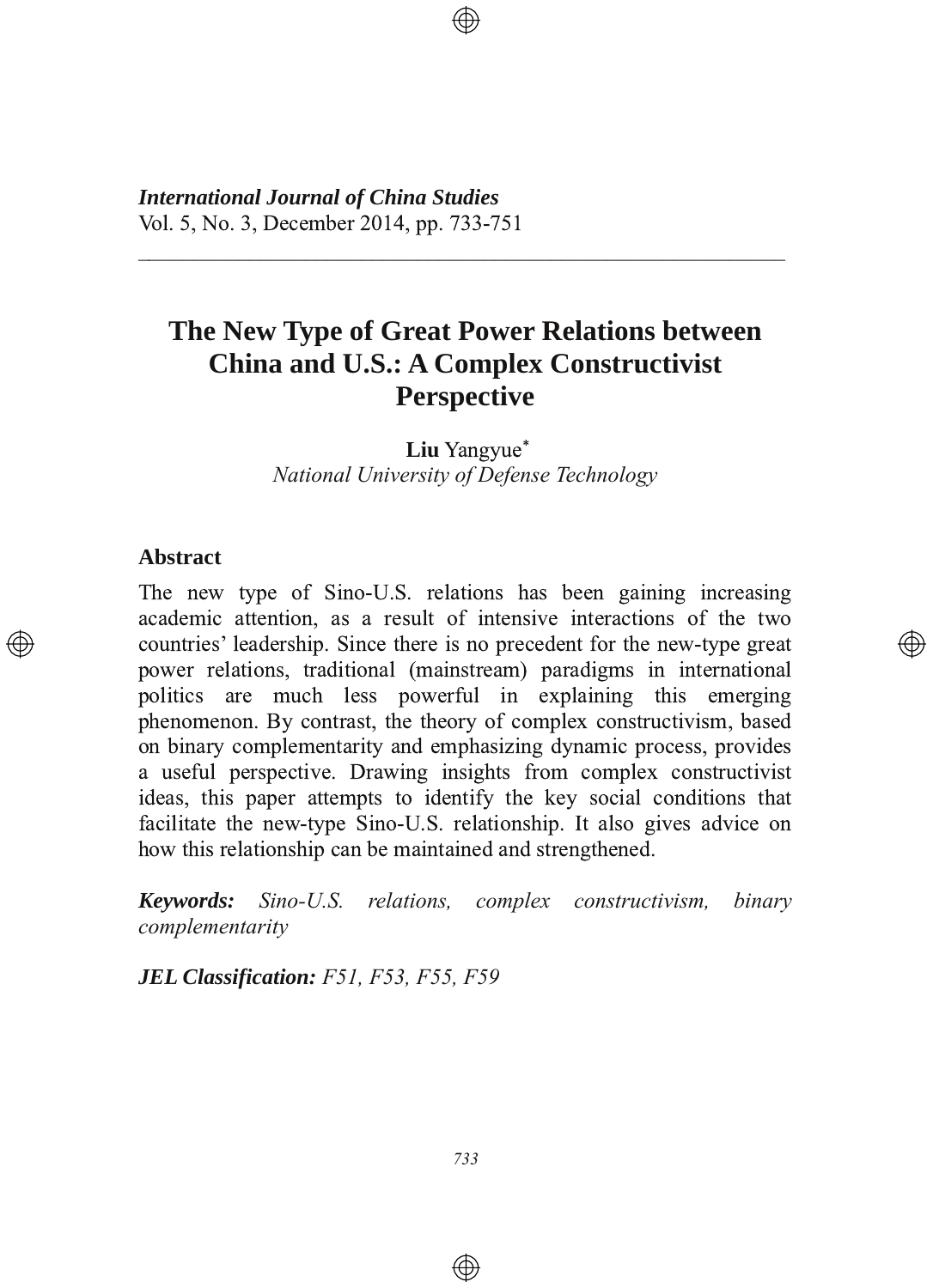## **1. Introduction**

Despite concurrent government turnovers in both countries in 2012, political leaders in China and U.S. retain the important consensus on a stable, cooperative Sino-US relationship, reached by their predecessors. Their extensive interactions and speeches have expressed a strong desire to forge a "new type of great power relations" between China and the United States. While for China this "unprecedented and inspiring" relationship calls for "promoting equality, mutual trust, inclusiveness, mutual learning and mutually beneficial cooperation" (Hu, 2012), for U.S. it entails "a stable and mutually acceptable balance between cooperation and competition" (Clinton, 2012). The top leadership of the two countries is reaching a consensus on the Sino-U.S. political architecture – to avoid the seemingly predestined "tragedy of great power politics" and to find a feasible way of cooperative co-existence between declining and rising powers. This consensus crystallizes into the notion of "new type of great power relations", which not only defines the long-term prospect of Sino-U.S. relationship, but also has strategic significance for maintaining global order and constructing a harmonious world against a backdrop of the international structural transformations.

That said, an important question remains unanswered. To what extent is the new type of great power relations effective and realizable rather than rhetorical and hypothetical? The unraveling of this question requires close investigations of the properties and nature of new-type great power relations. It also demands theoretical and empirical evidence that convincingly supports this new model. Since the notion of new-type great power relations is historically unprecedented, traditional (mainstream) paradigms of international relations theory provide only limited clues for the nascent subject. Meanwhile, based on ideas of binary complementarity<sup>1</sup> and evolutionary process, complex constructivism (Dong, 2012) may supply a useful perspective on how this new model forms. This paper begins with a brief review of how traditional theoretical frameworks interpret Sino-U.S. relationship and why they fail to understand its changing nature. It then draws insights from complex constructivism and analyses the key social conditions under which the new-type Sino-U.S. relationship develops. The last part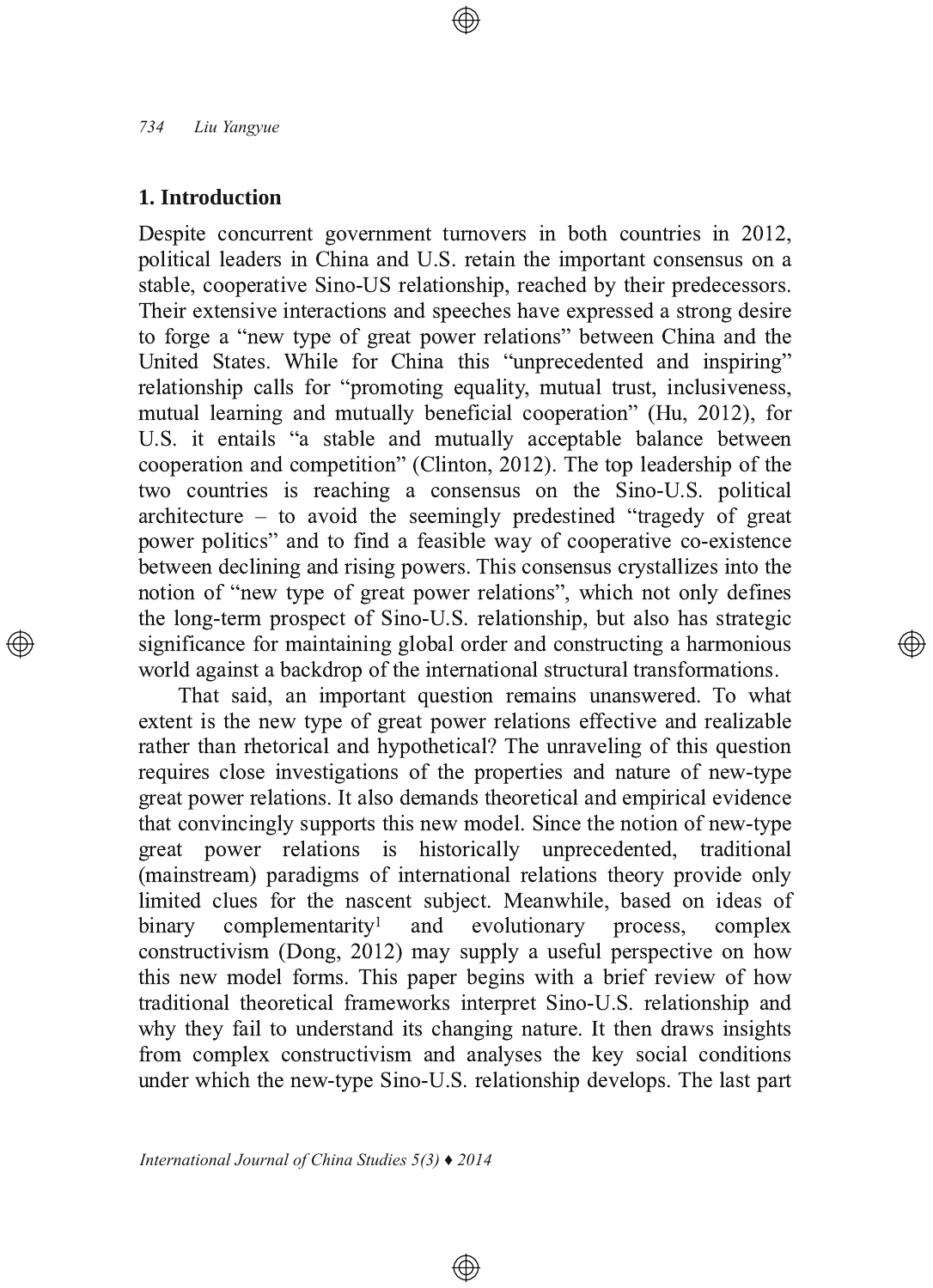discusses the strategic implications for strengthening the cooperative process between China and the United States.

## **2. What Do Traditional Paradigms Say about the NewType Sino-U.S. Relationship?**

One of the core issues in the study of international relations focuses on the power transitions between declining and rising powers and their political consequences. Pessimistic rationalists believe that the rise of state power is often accompanied by the broadening of national interests and aggressive foreign policies. In this scenario resource competitions between status-quo and revisionist states escalate and worries about survival among the former intensify. The anarchic nature of the international system determines that, as John Mearsheimer (2001: 2) early on noted, the ultimate goal of great powers "is to be the hegemon that is, the only great power in the system". In this sense, it is an inevitable political tragedy that systemic power transition brings about conflicts and wars.

Widely acknowledged, the rise of China within the U.S.-led unipolar system has been impressive over the past several decades. The power dynamic is déjà vu-ish – reminding people of the great power struggles in history – which leads to pessimistic predictions about the Sino-U.S. relationship. It is believed that a rising China would mount severe challenges against the current international order and its institutional arrangements. Arguments alike regard China's economic and cultural outflows as part of a strategic master plan to contend with U.S. for resources and soft power, while China's contentions with U.S. allies over a number of territorial and historic issues further cloud the prospect of the Sino-U.S. relation (Friedberg, 2005:16-24). These "structural conflicts" (Tang and Lu, 2007) make a recurrence of great power struggles seemingly unavoidable. The views that the Sino-U.S. conflict is doomed not only pervade many bestsellers, but also have a place in some academic studies (Friedberg, 2012; Goldstein, 2013). They consider great power relations as a zero-sum game and conflicts repetitive. Therefore, such a perspective leaves almost no room for

 $\bigoplus$ 

*IJCS Vol. 5 No. 3 (December 2014)*

</u>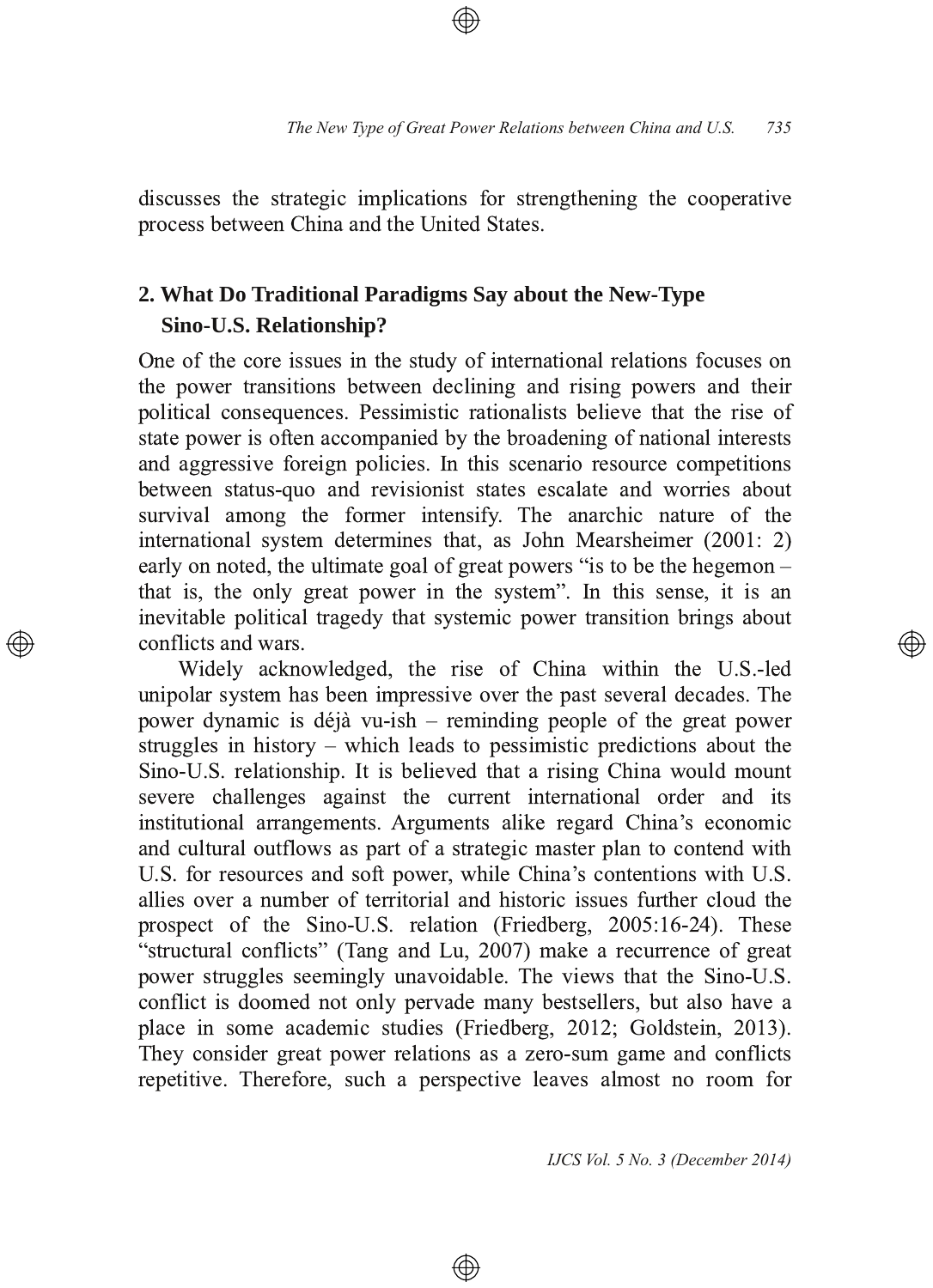discussing how the Sino-U.S. relation could make historical progress.

Not all the rationalists are haunted with gloomy thoughts. Some scholars downplay China's national strength and argue that China has to deal with a series of internal crises before it can supersede the U.S. hegemony (Shambaugh, 2013a). Henry Kissinger (2012) calls attention to the changing historic conditions that may make Sino-U.S. relations less conflict-prone than people thought. But such broad, historic transformations do not explain the constant fluctuations in the bilateral relationship. By contrast, other positive views highlight the role of economic interdependence and international institutions. In general, they suggest that economic interdependence has greatly expanded the shared interests of China and U.S. and heightened the cost of damaging their relationship. Moreover, the diffusion of international institutions has provided them with a significant platform for dialogues and building mutual trust. From this perspective, the Sino-U.S. relation is defined by their anticipation of effective benefits through cooperative actions, rather than a security dilemma created by fears for survival. However, this perspective is still not without problems. It treats China as an outsider of the present international order without any consideration of the irrationality of this order per se (Johnston, 2007; Ikenberry, 2008: 23). In other words, the West-centric order is used as the standard in assessing China's international behaviours. As previously mentioned, the new type of great power relations should be based on equality, inclusiveness and mutually beneficial cooperation which necessitate a democratic and unbiased international system. In this sense, the key to the new-type Sino-U.S. relationship cannot be found among these theories either.

্⊕

Moreover, rationalism often underscores the role of material factors, making its explanations static and inflexible. It can hardly embrace the normative and evolutionary meanings embedded in the notion of newtype great power relations. On this score, constructivism complements the weaknesses of rationalist views. It pays much attention to the impacts that ideational factors, such as norm, culture and identity, have on international conflict and cooperation (Jepperson, Wendt and Katzenstein, 1996). It argues that international actors behave according to logics of appropriateness rather than logics of consequences. With the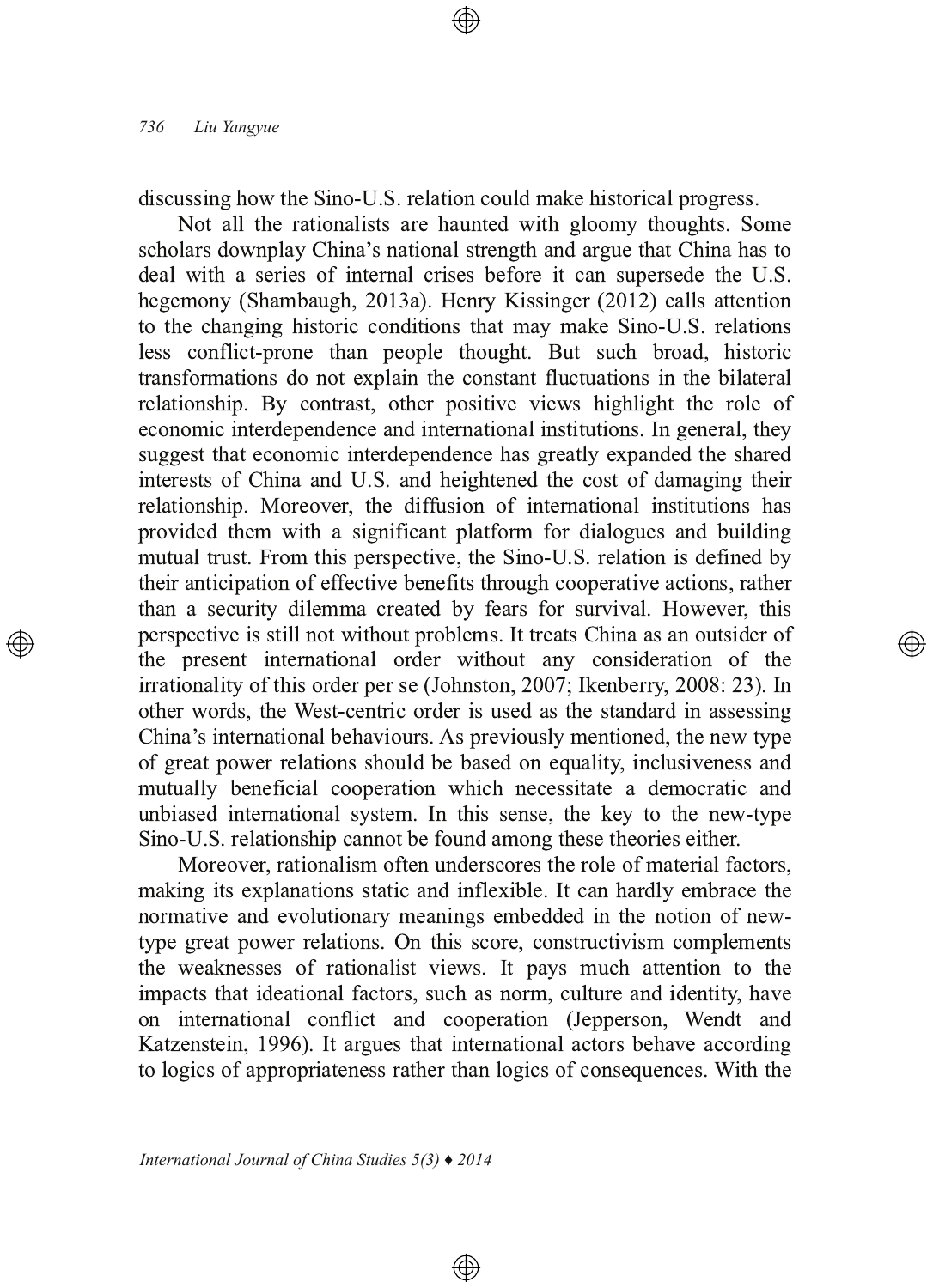idea that social relations are malleable, constructivists see the possible transformation of Sino-U.S. relationship from "rivals" to "friends". Such a change may take place when interactions between two countries deepen and their perceptions of the bilateral relation and each other's intentions converge. Collective identities of trust and cooperation could be established eventually (Pardo, 2009). Nonetheless, constructivist theories seldom identify the conditions – internal or external – under which "enemies" would evolve into "friends", and vice versa. In addition, the bias similar to that of liberalism still exists. Accepting Western values as universal ones, these theories explore how China socializes international norms and principles and ameliorates its tensions with the United States (Yee, 2010). But when China's own traditional values are at odds with those of U.S., Chinese behaviours guided by such values are likely to be deemed aberrant and unacceptable without unprejudiced judgment.

Therefore, neither rationalism nor constructivism provides an effective framework for understanding the new-type Sino-U.S. relationship. In fact, more and more studies in international relations have noticed the defects of any singular theoretical paradigm in explaining real-world phenomenon. Some attempt to borrow from more than one paradigm and incorporate ideas from different research traditions into new and comprehensive frameworks. Terms such as realist constructivism (Barkin 2010), complex security theory (Buzan and Waever, 2003), analytic eclecticism (Sil and Katzenstein, 2010) and cosmopolitan power (Gallarotti, 2010) have exemplified these efforts. On this score, a Chinese scholar, Dong Qingling (2012), has raised a concept of "complex constructivism". It argues that the idea of binary opposition, dominant for long in the Western philosophy, should be replaced by a binary complementarity derived from traditional Chinese philosophy. In specific, it regards material and ideational factors in international relations as a complementary and mutually constructive pair, thus rejecting the common proposition that treats material and emotion as separated and independent variables. As this framework suggests, "within different complex structures constructed collectively by material and ideational elements, actors would choose different

 $\bigoplus$ 

*IJCS Vol. 5 No. 3 (December 2014)*

(A)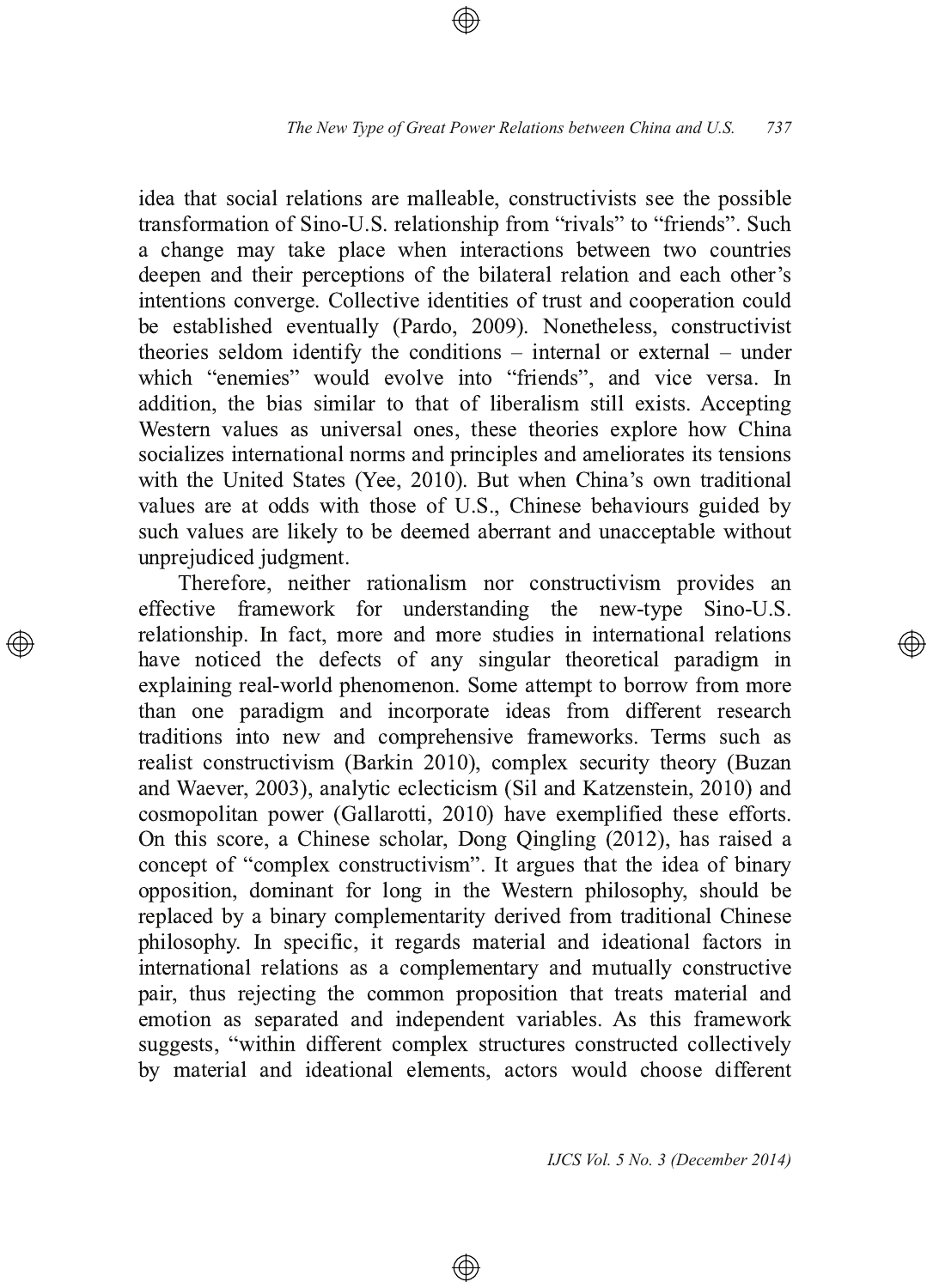modes of identity construction (divergent identities vs. convergent identities) and resort to different paths of socialization. Therefore (these  $complex$  structures) would have impacts on how the international system evolves and which norms and values diffuse" (Dong  $2012:132$ ). Although this new framework has its own flaws, such as being too allinclusive to generate effective causal mechanisms, its core conceptions – especially the complex interaction between material and ideational factors – contribute to our understanding of international relations<sup>2</sup>. As a result, this paper draws lessons from complex constructivism to analyse the key social conditions that support the new-type Sino-U.S. relationship and attempts to understand the evolution of this relationship from a process-focused approach.

## **3. What Is the Empirical Foundation of the NewType SinoU.S. Relations?**

According to complex constructivism, what determines the overall trajectory (toward conflict or cooperation) of international system is the complex structure constructed collectively by material and ideational elements. As Dong (2012) put it, "with different combinations of material and ideational structures, actors will adopt different approaches of socialization, internalize different structural norms, and construct and reinforce their preferences." Specifically, the key social conditions that lead to international conflicts/collaborations include the containment of violent and the extent of identity cohesiveness. The former variable refers to "the extent to which structural power controls and inhibits the use of force among actors" (Dong 2012), while the latter relates to the distinction between divergent and convergent identities. Meanwhile, these social conditions do not function in a static way. The analysis of these conditions should be made with attention to the context of the "structure-agent-process" tripartite interactions. Against this backdrop, this part investigates the social conditions that foster the development of the new-type Sino-U.S. relation and explores the evolutionary process of this development.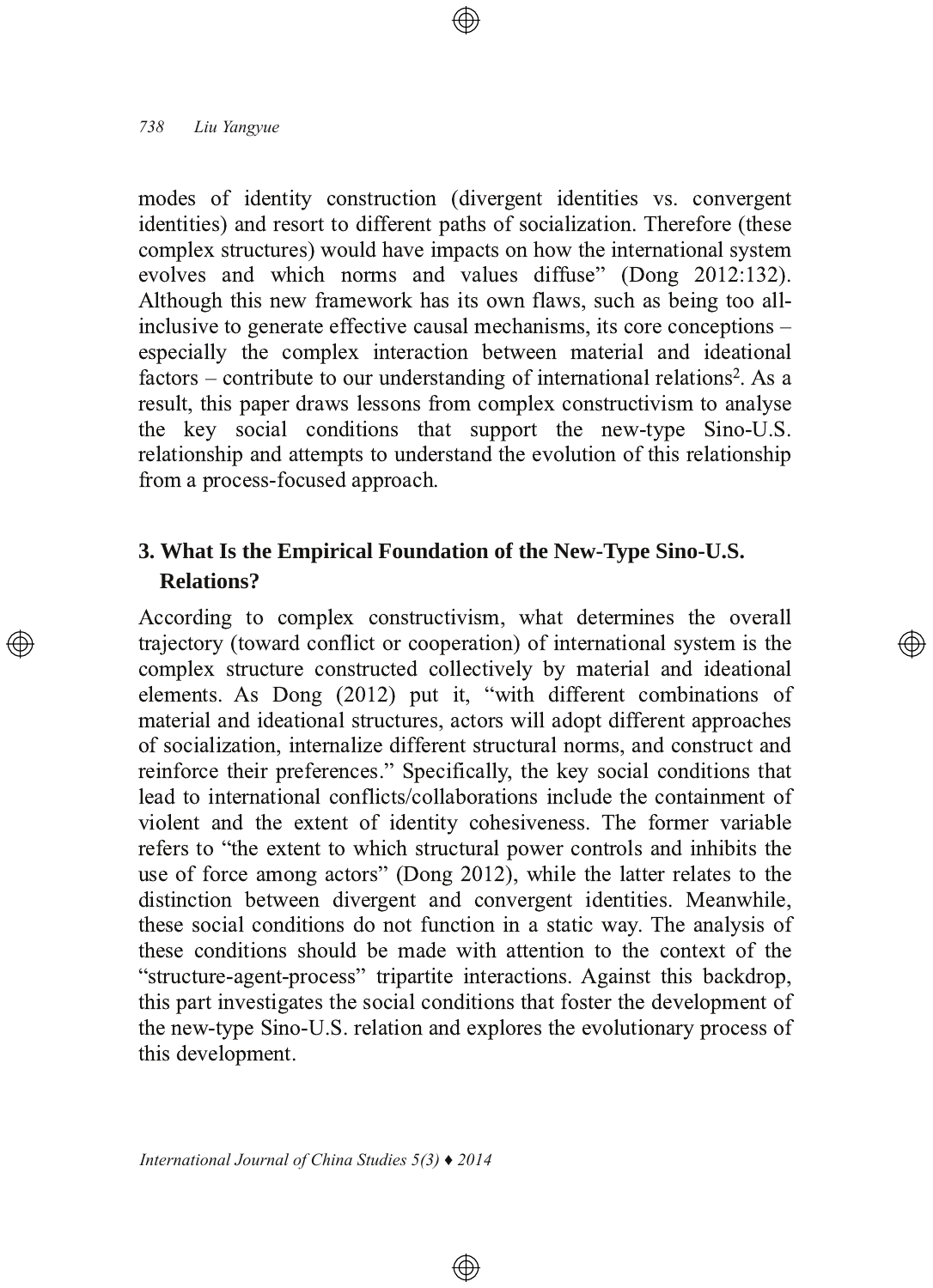## *3.1. Containment of Violence*

The containment of violence in the international system hinges on external factors that inhibit and decrease the likelihood of the use of force. For Sino-U.S. relations, the primary inhibiting factor is the overall feature of the international system. Deng Xiaoping has insightfully pointed out in the 1980s that "peace and development are the major themes in the context of the present era". This claim remains true today. One important feature of the current international system is the prevalent hope for peace and stability. In fact, at least since the end of the Cold War, armed conflicts between great powers have not been seen. Empirical evidence also supports a peace-inclining world. According to the Uppsala Conflict Data Program (UCDP), organized violence, including armed conflicts, non-state conflicts and one-sided violence, has witnessed a general decline during 2001-2010 (Themner and Wallensteen, 2012). In addition, the Global Peace Index also reports signs of improvement in all the regions except Middle East and North Africa (Schippa and Hyslop, 2012). It is interesting to notice that China and the United States rank in adjacent places (being 89th and 88th respectively among 158 countries), indicating that the two countries may have similar perceptions of and strategic reactions to international affairs. In general, the themes of peace and development have provided positive environment for the new-type Sino-U.S. relationship.

The second factor relates to the multilateral and bilateral  $1$ cooperative institutions between U.S. and China. The Yearbook of *International Organizations* (Union of International Associations, 2013) has identified more than 66,000 IOs, with an annual growth rate of 1,200. For Sino-U.S. relations, the major function of these institutions is to serve as a mediator or arbiter when disputes and tensions emerge between the two nations, rather than to compel China to accept and comply with international norms. For instance, since China joined the World Trade Organization, both China and U.S. have increasingly resorted to the WTO's dispute settlement mechanism (DSM). As one scholar observed, "the growing utilization of the DSM in the past decade" may have helped to channel the tensions surrounding the bilateral trade relationship to the multilateral forum and to prevent intense interest

 $\bigoplus$ 

*IJCS Vol. 5 No. 3 (December 2014)*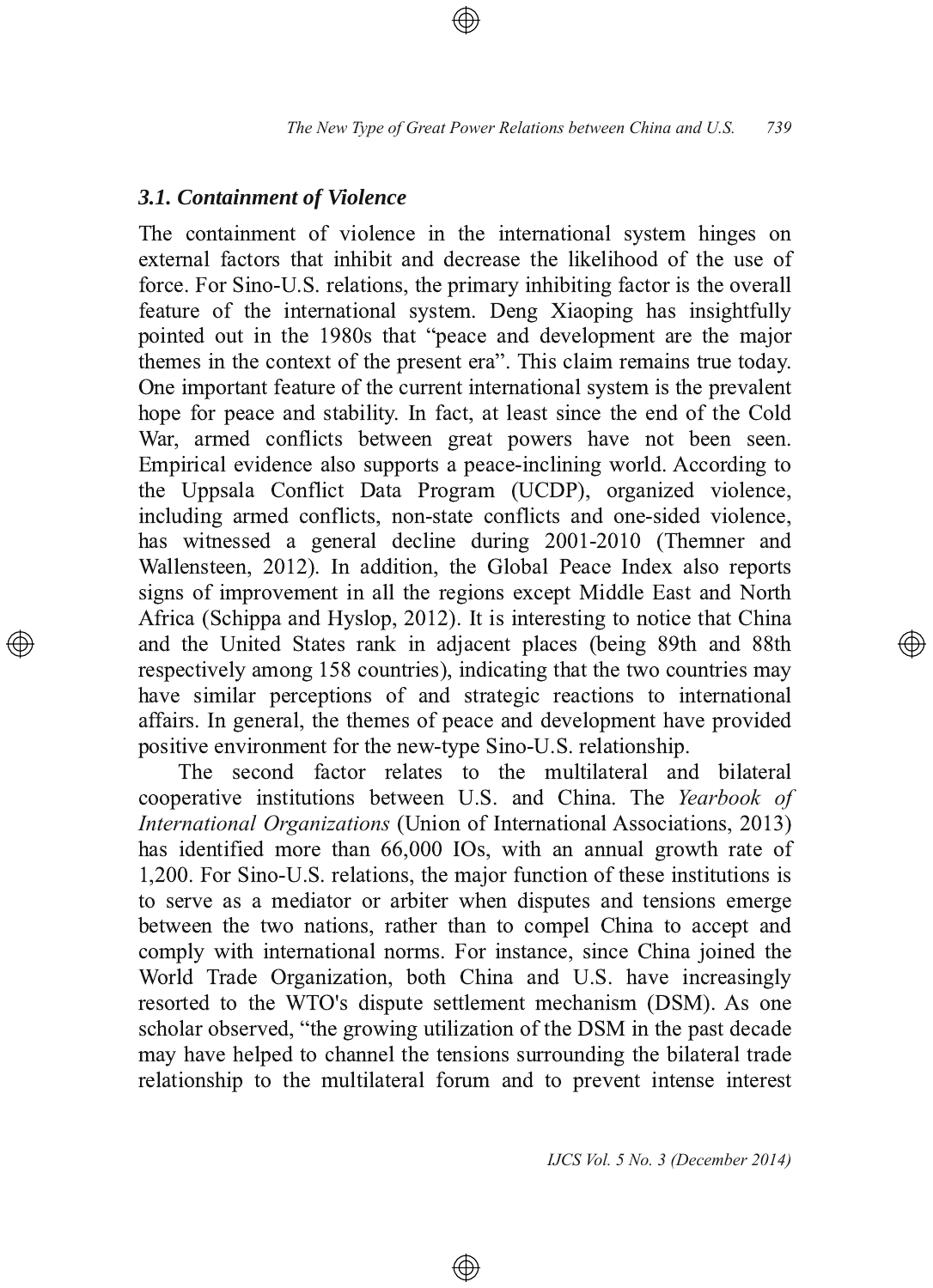group pressure from impairing overall United States-China trade relations" (Zeng, 2013: 59). In this sense, the actions of using the DSM contribute to, rather than undermine, the stability of Sino-U.S. relationship. Moreover, bilateral dialogues and institutions have provided a direct platform for enhancing mutual trust and ameliorating tensions. Statistics show that there are over 90 dialogue mechanisms between China and U.S., covering various fields such as politics, economy, security, trade, technology, energy and culture. Twelve meetings between the heads of state have been held since Obama was first elected (Yuan, 2013). While it is over-optimistic that these institutionalized interactions could eradicate in the short term the  $s$  cleavages between the two nations, they can contain their disputes within the institutional cage. The U.S.-China Strategic and Economic Dialogues, for example, have been regarded as having effects of controlling risks and promoting leadership communications (Jin and Dai, 2013). When the cyber security issue became contentious recently, a working group on cyber security between the two countries was established. It demonstrates that bilateral institutions also count for in addressing new problems of the bilateral relationship.

</u>

The gradual stabilization of some critical issues also contributes to the containment of violence in Sino-U.S. relations. Most salient is the issue of cross-Strait relations. The Taiwan independence movements have been, to some extent, on the wane since Ma Ying-jeou was sworn in, which has greatly reduced the uncertainties in the Sino-U.S. relationship. In fact, George W. Bush, in his meeting with then-Premier Wen in 2003, has made public his opposition to the Taiwanese independence. This event has been interpreted as a milestone for the progressive side of the bilateral relations (Yuan, 2012). However, the development of a single event can also undermine the inhibition of violence. For example, sovereignty disputes in the East and South China Sea may spill over into Sino-U.S. collisions. Even more worrisome is that the U.S. has been taking measures to militarize and weaponize the outer space and cyberspace, thus inducing an offense-defense imbalance in the new strategic domains. These efforts would fundamentally weaken the violence controllability in Sino-U.S. relations. Therefore, while the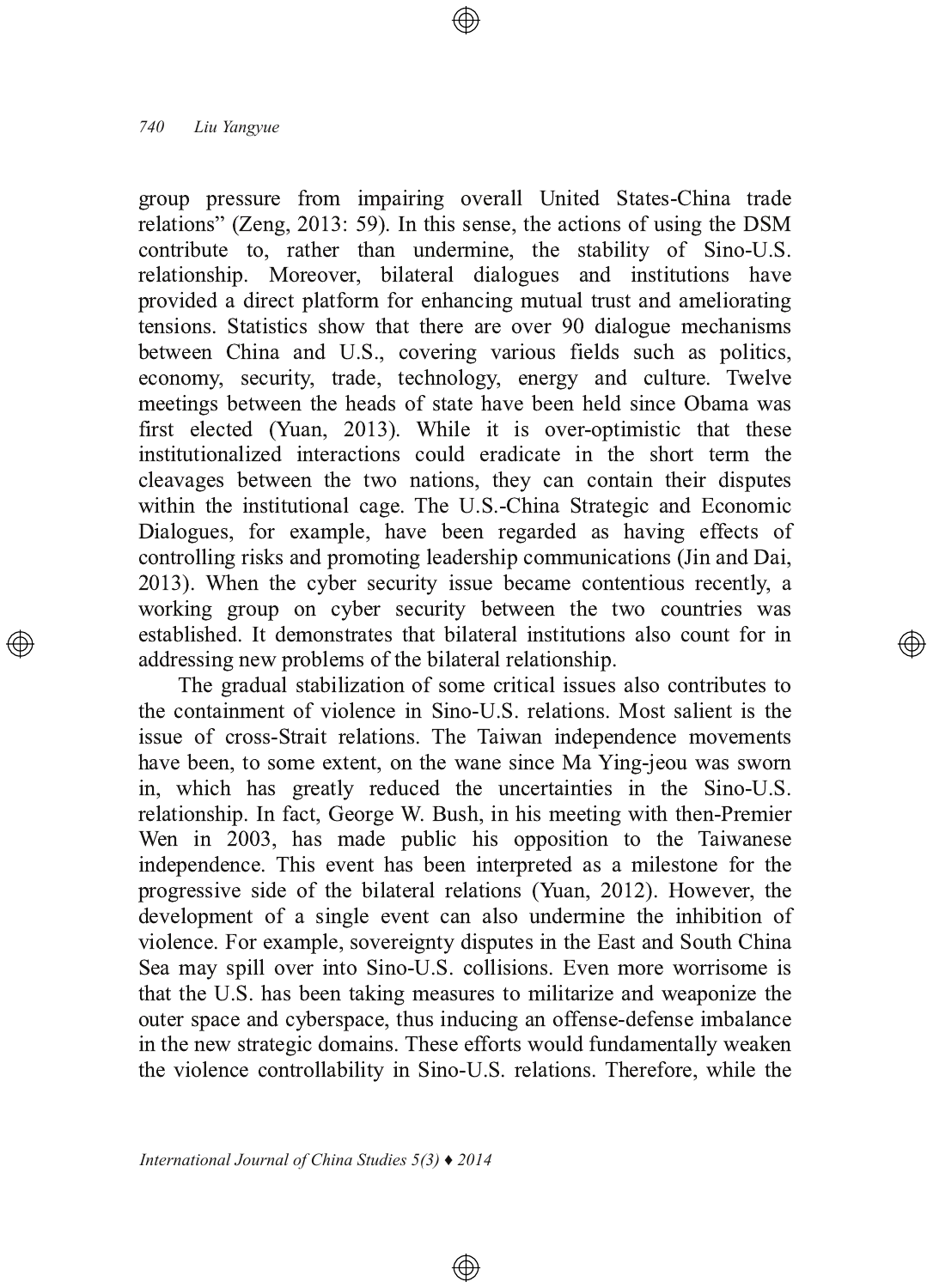containment of violence has significantly strengthened the new-type Sino-U.S. relationship, this condition is not permanent and unchangeable. Uncertainties around some critical issues still pose threat to the bilateral relationship.

## *3.2. The Extent of Identity Cohesiveness*

While containment of violence serves as an external (material) condition for the new-type Sino-U.S. relations, identity cohesiveness has a direct impact on the intersubjective dimension. Convergent identities between the two countries stem primarily from a strategic consensus that the two sides have reached on the bilateral relationship. Leaders in both solutries have increasingly recognized the importance of stable relations on their national interests, regional peace and stability, as well as solutions to various global issues. In 2005 then-U.S. Deputy Secretary of State, Robert Zoellick, introduced the idea of encouraging China to be a "responsible stakeholder", which probably indicates a paradigmatic shift of how U.S. government interprets Sino-U.S. relations. In his speech, Zoellick (2005) described a convincing scenario to his audience:

"If it isn't clear why the United States should suggest a cooperative relationship with China, consider the alternatives. Picture the wide range of global challenges we face in the years ahead – terrorism and extremists exploiting Islam, the proliferation of weapons of mass destruction, poverty, disease  $-$  and ask whether it would be easier or harder to handle those problems if the United States and China were cooperating or at odds."

This view was also acknowledged by his Chinese counterparts. In a visit to U.S. in 2006, Li Zhaoxing, foreign minister at that time, suggested that China and U.S. were not only stakeholders, but constructive collaborators as well. The following development of Sino-U.S. relations has not been immune to quarrels and fissures, especially in the wake of the U.S. strategic policy of "Pivot to Asia". But these cleavages barely altered the agreement and consensus on a stable, collaborative relationship. For instance, the China-U.S. Joint Statement,

⊕

*IJCS Vol. 5 No. 3 (December 2014)*

(A))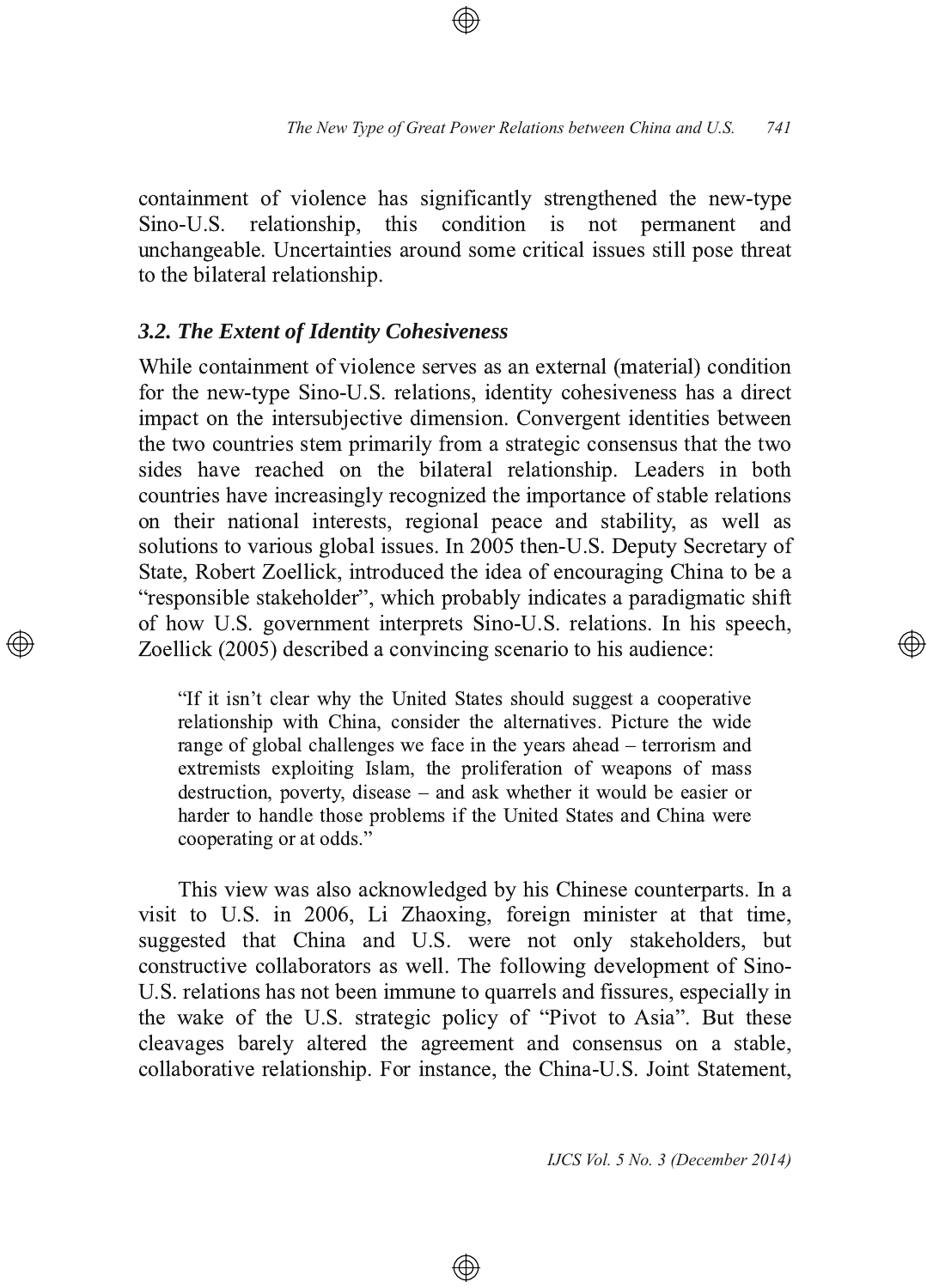made during President Hu's visit, emphasized that the two countries "committed to work together to build a cooperative partnership based on mutual respect and mutual benefit in order to promote the common interests of both countries and to address the 21st century's opportunities and challenges"<sup>3</sup>. In 2012 Xi Jinping claimed that a 21st-century newtype relationship between China and U.S. was "irresistible, irreversible, and according with the will of the people"  $(X_i, 2012)$ . On the other hand, President Obama clearly recognized the importance of bilateral collaboration by stating that the rise of China was in the interest of U.S. and the two countries should seek for "new cooperative models". These statements demonstrate the shared perceptions of Chinese and U.S.  $1$ eadership – the new era in international politics calls for cooperation instead of antagonism. Convergent rather than divergent identities can be inferred from these observations, since they point to common interests and mutually inclusive cognition.

As public opinion plays an increasingly important role in leveraging foreign policy-making, analysis of identity cohesiveness should not be bound to the elite-level. In this regard, a positive trend towards cohesive identities can be observed within the Sino-U.S. public. The 2012 survey on Sino-U.S. relations, conducted jointly by Gallup and the *China Daily*, showed that 80 per cent of ordinary Americans and 88 per cent of opinion leaders preferred a closer bilateral relationship. Among the perceived factors that obstruct the progress of bilateral relations, lack of trust (75 per cent of interviewees ranked it the first place) outweighed any other reason such as trade imbalance, political differences and China's military modernization (Gallup, 2012). This finding indicates that the majority of U.S. respondents do not follow the realist logic when they think of China. Instead, they see the benefits and necessity of building mutual trust. Meanwhile, polls launched by the Chicago Council on Global Affairs depicted a trend among U.S. public of steadily improving perceptions of China. According to its recent data, the average proportion of U.S. citizens who saw China's rise as a fundamental threat has dropped evidently from 52.5 per cent during 1990-2002 to 38.7 per cent during 2004-2012. A total of 48 per cent of respondents in 2012 defined Sino-U.S. relations as partnership, moving

 $\circledcirc$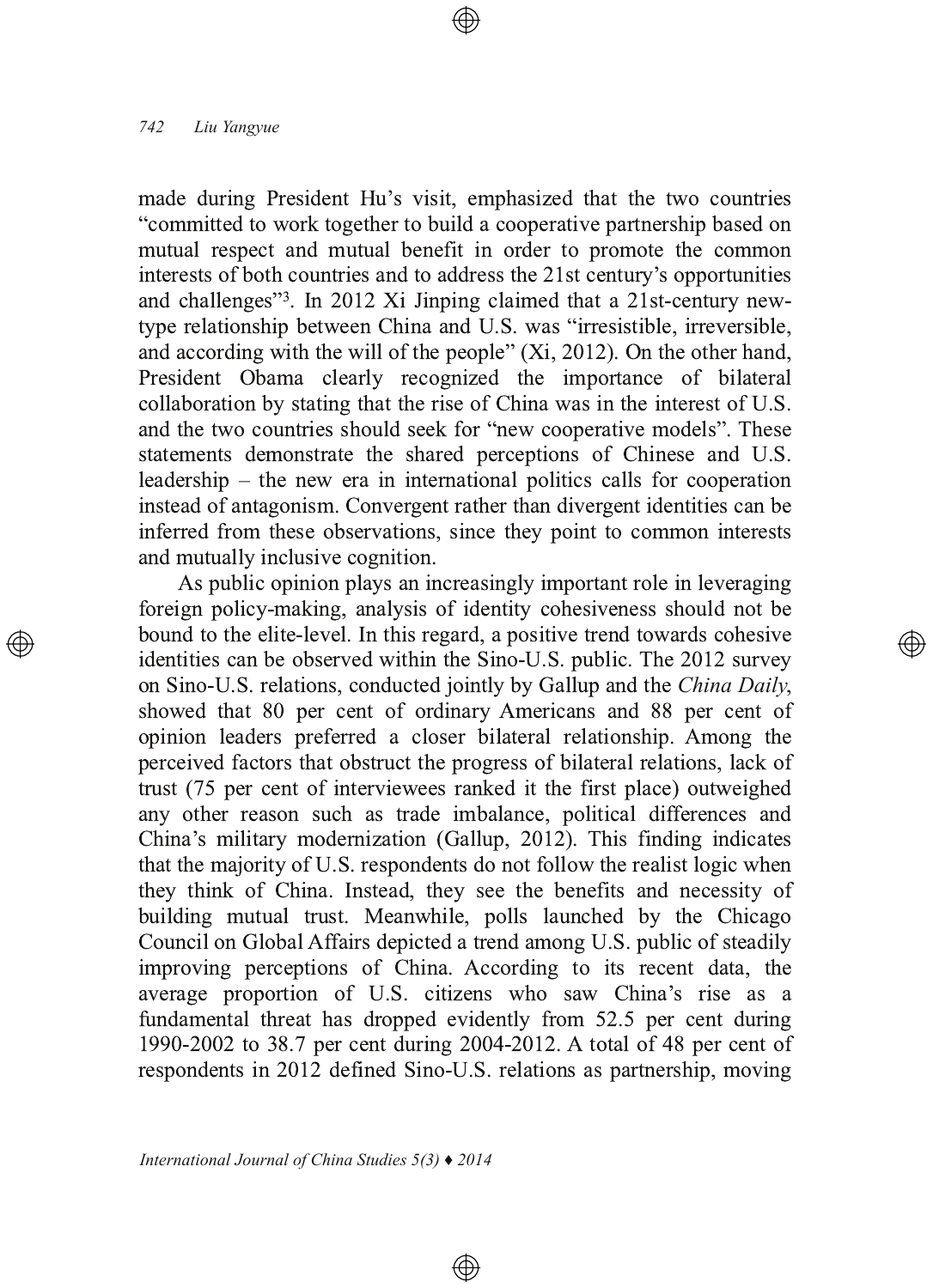up from 41 per cent in 2006, while the percentage of suggesting a rival relationship declined from 49 to 47 per cent accordingly (Smeltz, 2012). In addition, the improved perceptions of China were reflected by how U.S. citizens responded to the issue of Asian alliances. On this score, people who prioritized relationship with China, even if it might undermine U.S. relations with traditional Asian allies, accounted for 40 per cent in 2012, much higher than the figure in  $2010$  (31 per cent). By contrast, the ratio of people holding opposite views declined by 5 per cent (from 58 per cent in 2010 to 53 per cent in 2012) (Smeltz, 2012). Although voices of "China threat" have not been fading among U.S. academics and strategists over the past decade, statistics above showed American people's increasing perceptions of China as a partner and collaborator rather than an enemy or threat.<sup>4</sup>

A similar trend exists among Chinese people as well. According to the Chinese Academy of Social Sciences' 2010 survey, people attaching importance to Sino-U.S. relations greatly outnumbered those underrating the relationship by about 90 to 1. As for the prospect of Sino-U.S. relations, most Chinese respondents (68.2 per cent) envisioned a progressive path, though recognizing the potential setbacks at the same time. In general, 77.5 per cent of interviewees estimated an overall progress of bilateral relations, while 16.5 and 5.9 per cent gauged a status quo and a regression respectively (Chinese Academy of Social Sciences, 2010).

As discussions above illustrate, convergent political identities have been forming at both elite and general-public levels. This is encouraging for Sino-U.S. relations, because ideational factors are closely related to the fundamental logic political actors used to understand foreign relationship. To better explain how social conditions construct an evolving process of Sino-U.S. cooperation, the following part will further elaborate on the interactions between material and ideational factors and the impacts on Sino-U.S. relations.

## **3.3. The Basis of Sino-U.S. Cooperation**

Material and ideational structures do not function in an isolated, independent manner. On this score, Buzan and Wæver (2003) have

⊕

*IJCS Vol. 5 No. 3 (December 2014)*

্⊕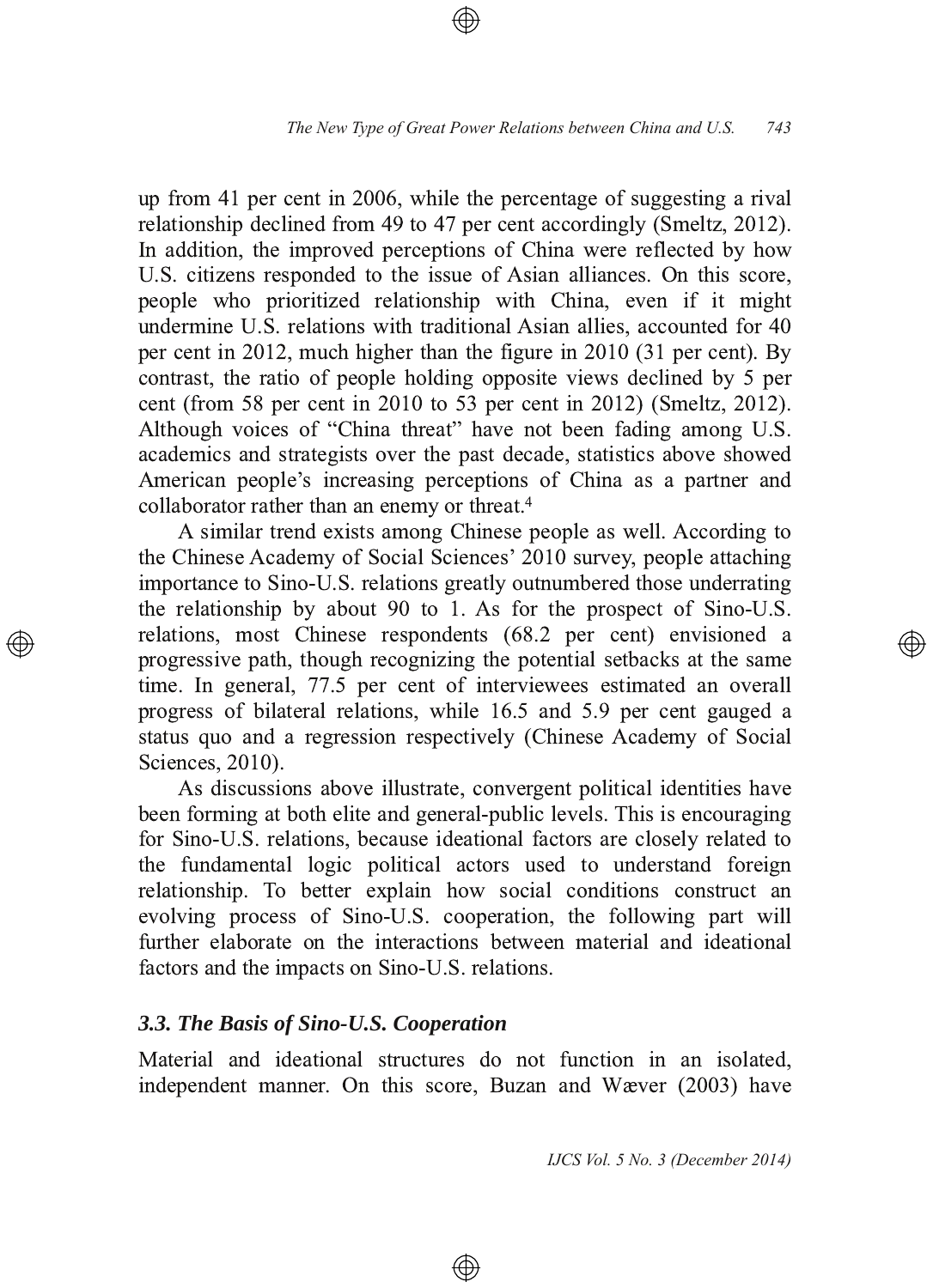pointed out that a regional security complex is composed of both power relations and patterns of amity/enmity. However, their theory attributed the formation of amity/enmity to various background causes including history and culture. In this way, patterns of amity/enmity become highly path-dependent and unchangeable. This paper differs from their arguments in that political identities can be shaped by constant containment of violence. When violence between states is kept under control by factors such as supranational authorities, international institutions or public opinion, and this control is deemed effective in the face of emergencies and accidents, positive perceptions of "conflict" being avoidable" and "cooperation being feasible" can be gradually developed and reinforced between actors involved. This hypothesis is, to some extent, validated by Sino-U.S. relations. Due to the principle of "struggle without breaking" that both China and U.S. have followed in<br>managing the (post-Cold War) bilateral relationship, temporal managing the (post-Cold War) bilateral relationship, temporal fluctuations of Sino-U.S. relations are always overtaken by long-term, strategic stabilities. Political elites and the general public of China and U.S. have steadily constructed rational and moderately optimistic perceptions of their relationship, which boosts the improvement of political identities. When asked about attitudes and policies towards China, less and less Americans chose the answer of "no idea" or "no comment" (Smeltz, 2012). This may reflect the ever-maturing side of their knowledge and judgment about China.

্⊕

On the other hand, the improvement of identity cohesiveness may in turn constrain the use of force. According to Dong  $(2012)$ , "the higher the identity cohesiveness between actors is, the likelier they would interpret the power structure in a positive way". In other words,  $\mu$ <sub>2</sub> convergent identities propel actors into accepting and actively constructing norms and institutions that keep power relations within bounds and thus institutionalize the containment of violence. Following this logic, China and U.S. have increasingly resorted to dialogues and consultations when a crisis takes place. For instance, in the face of growing tensions and disputes around the cyber-security issue, the two countries have built a working group on cyber issues, in order to "enhance trust, facilitate cooperation, and construct a peaceful, secure,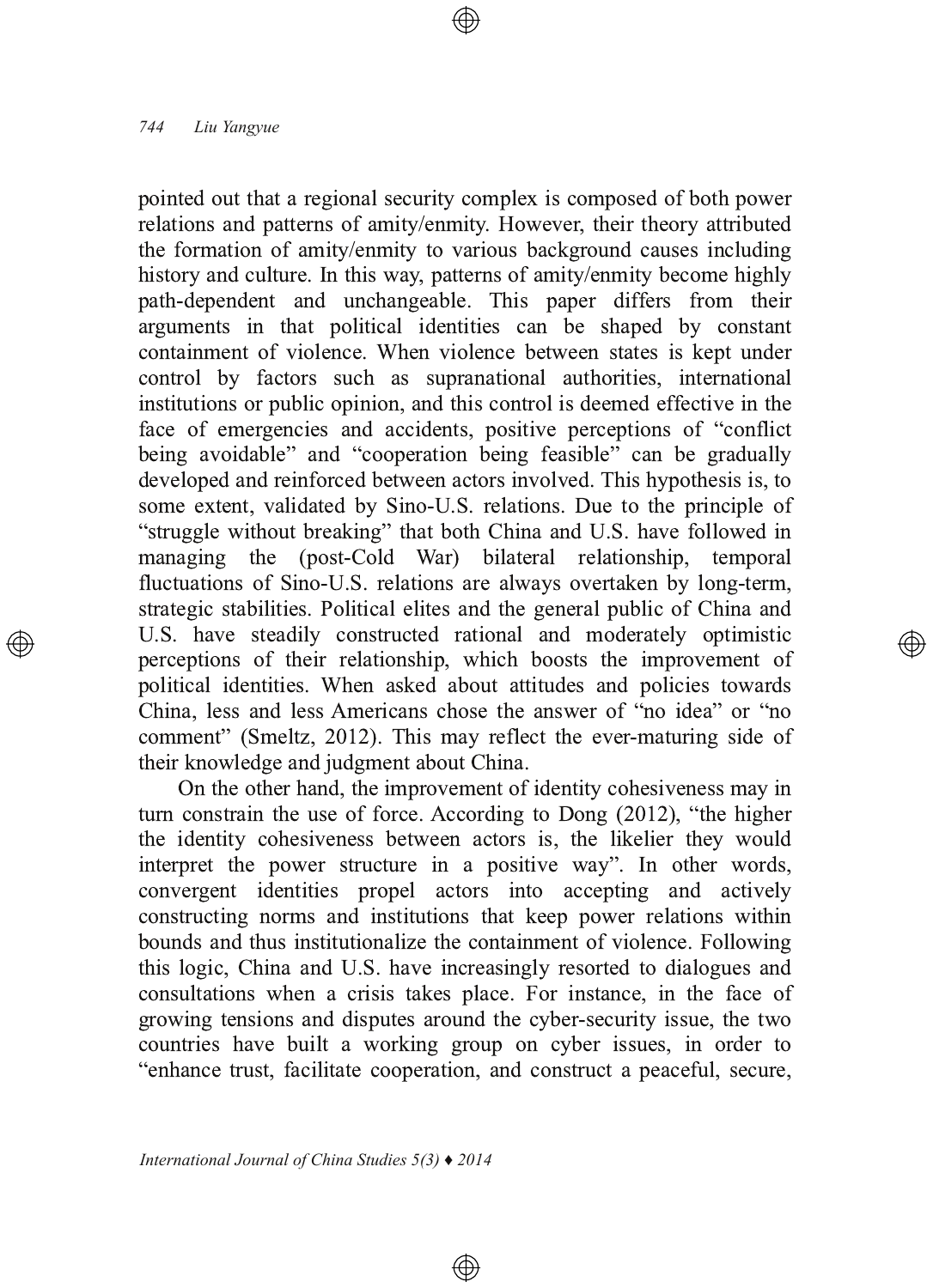open and collaborative cyber domain"<sup>5</sup>. Its actual effects aside, the behavioural pattern of seeking communication and understanding embodies a key element in the new-type Sino-U.S. relations.

The dynamic interaction of violence containment and identity cohesiveness has driven Sino-U.S. relations into a process of increasing collaborations. The ideal outcome of this process is to shape through "persuasive socialization" a new model of relationship based on "equal consultation, rational communication, and non-violent persuasion" (Dong 2012). It is too early to attach to Sino-U.S. relations such an idealist tag. But a trend towards stability and cooperation can still be found. In this regard, by reanalysing the quantitative data of China's foreign relations, Alastair Iain Johnston (2011) discovered that although the score of Sino-U.S. amity/enmity fluctuated constantly during 1989-2008, the annual average of absolute deviance witnessed a striking decline. It indicates that the volatility of bilateral relations has been on the wane in the past two decades. Moreover, the two countries have expressed willingness to cooperate in more and more global and regional challenges, with a global public opinion holding more and more expectations of Sino-U.S. collaborations. Therefore, it is reasonable to argue that the violence containment and identity cohesiveness are  $\alpha$  collectively shaping a process of new-type great power relations.

## **4. What Should Be Done To Strengthen the Process of SinoU.S. Collaborations?**

As discussed above, the new-type Sino-U.S. relations do not stop in a mere vision of futurity. There are empirical evidence and theoretical foundations that support a new model of Sino-U.S. relationship. From the materialist perspective, the use of force between the two countries has been constrained by the overall nature of international system as well as the institutional framework shaped by multilateral and bilateral interactions. On the ideational side, meanwhile, political identities become convergent and cohesive, as positive perceptions of the bilateral relationship are being formed at both elite and general-public levels. Material structure and ideational structure construct a mutually

⊕

*IJCS Vol. 5 No. 3 (December 2014)*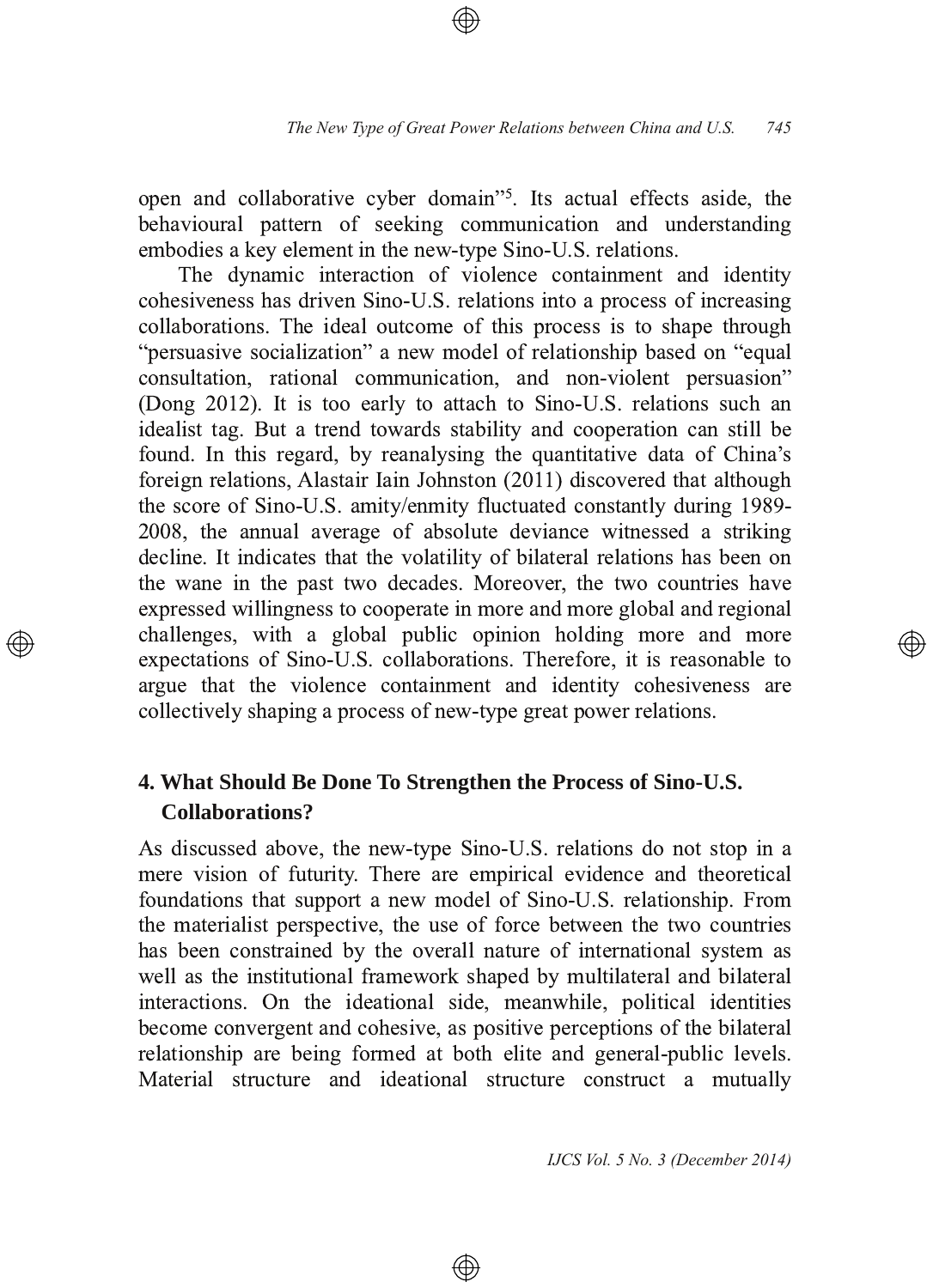constitutive and mutually influential relationship. The positive complex (amalgam) of these structures drives Sino-U.S. relations into a cooperative path. Nonetheless, it should be noted that the process of Sino-U.S. collaborations is hardly irreversible. Although the key social conditions that support the new-type great power relations are being consolidated, they can still be undermined by potential Sino-U.S. rivalry in some emergent strategic domains (outer space and cyberspace, for example). In the long run, these conflicts may entirely reverse the path towards cooperation. Therefore, a key element of developing the newtype Sino-U.S. relations lies in the further consolidation of the cooperative process.

First of all, China and U.S. should make efforts to expand and strengthen the bilateral, multilateral and multi-dimensional institutions that inhibit the use of force. The major difference between the new type and traditional model of great power relations is that the former is not built upon a realist balance of power or mutual deterrence. Instead, the new-type great powers cooperate in a non-violent, non-conflicting environment. This environment requires communication platforms for all-round, multi-area dialogues that can be routinized in managing bilateral relations. These consultative and dialogical mechanisms are particularly valuable in emerging strategic domains such as the outer space and cyberspace. The rapid transformation of technologies has largely increased the uncertainties of these burgeoning domains. Besides, norms and institutions often lag behind technological development, making it more likely to arouse strategic misjudgments and mutual suspicions. Transparency measures can also contribute to the containment of potential violence. For instance, the latest Defense White Paper of China omitted the usual utterance of "no-first-use" of nuclear weapons, which caused widespread paranoia among U.S. strategists. This event, in fact, reflects the deep caution and anxiety of U.S. about the possible decline of violence controllability. Feasible ways of enhancing transparency include institutionalized news release, notification for military actions, and weaponry registration (Chen, 2013).

Secondly, convergent identities give rise to positive perceptions and understandings of the power relations. The development of the new-type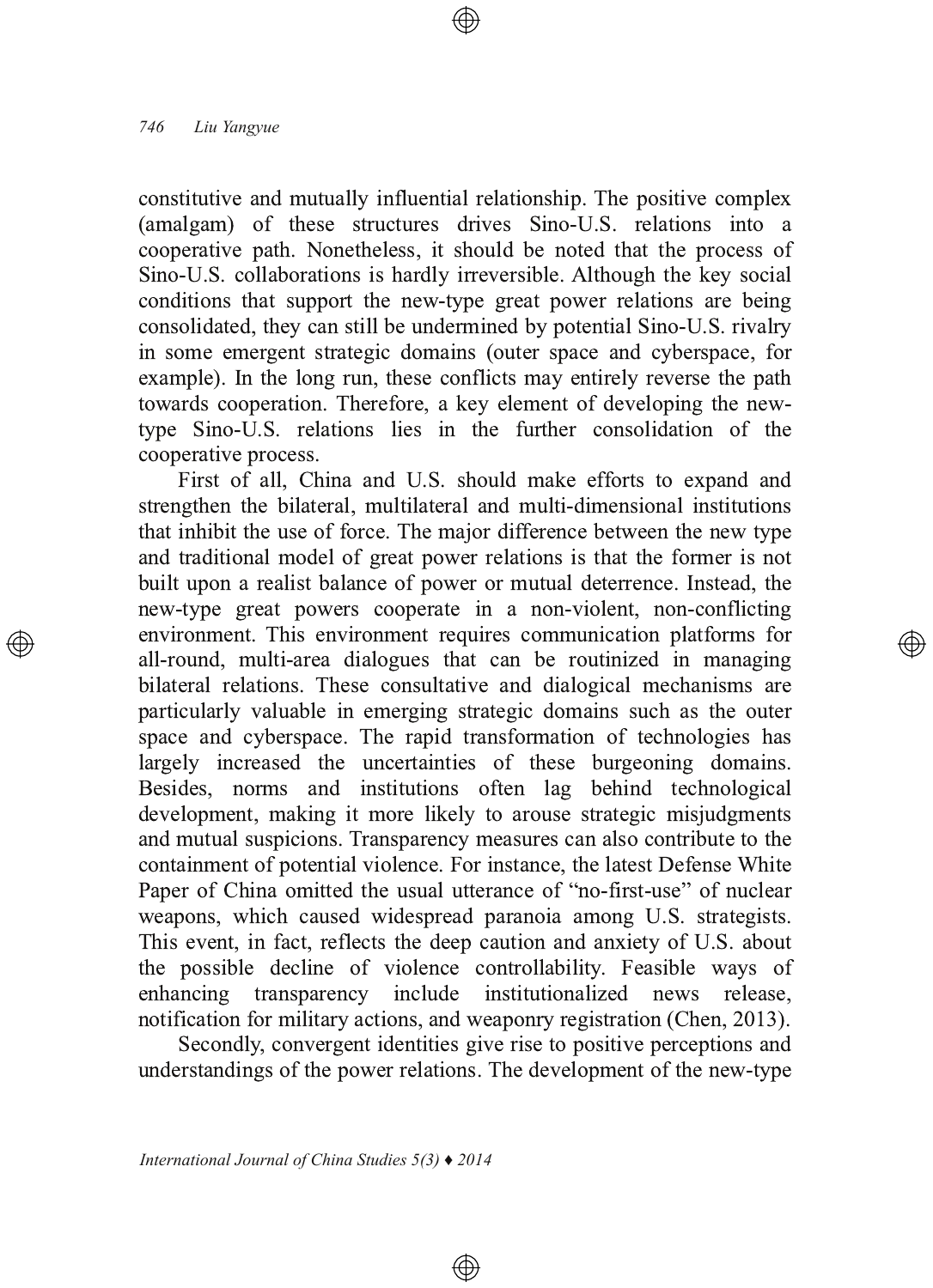Sino-U.S. relations, therefore, relies heavily on boosting identity cohesiveness. Cohesive identities are formed not only through political consensus between elite decision-makers, but also through positive interactions between non-government, especially social, actors. In addition to various exchange programmes, often promoted by state efforts, in culture, education, research and technology, other kinds of non-governmental, civil interactions and public diplomacy should be facilitated. On this score, China may draw lessons from other countries that have developed successful and sustainable public diplomacy activities in foreign relations with the United States (Yu, 2002). Meanwhile, information technologies have offered new possibilities for multi-level interactions. Online track-two forums (such as the East Asia Forum) as well as micro-blogs can be novel ways of deepening Sino-U.S. relations in a bottom-up approach.

Last but not least, the two countries should commit themselves to maintaining the overall stability of the cooperative process. As previously mentioned, the path towards a new-type great power relationship between China and U.S. still risks backsliding. It necessitates rational reactions to, and overly negative interpretations of, potential emergencies and crises in the bilateral relationship. It is rightly in these crises that the wisdom and capability of political leadership in both countries will be tested. How to strike a balance between safeguarding national interests and stabilizing the cooperative process becomes an important task in the future development of Sino-U.S. relations. As David Shambaugh (2013b: 5) said in his recent collection, "the overriding policy task for Washington and Beijing is to manage the competition and maximize the cooperation, so that the relationship does not lurch decidedly in an adversarial direction".

## **Notes**

\* Dr Liu Yangyue 刘杨钺 is a Lecturer at the School of Humanities and Social Sciences, National University of Defense Technology, China. He is also affiliated with the Center of International Studies at NUDT. He obtained his Ph.D. from the Department of Asian and International Studies at the City University of Hong Kong. His research interests include cyber

⊕

*IJCS Vol. 5 No. 3 (December 2014)*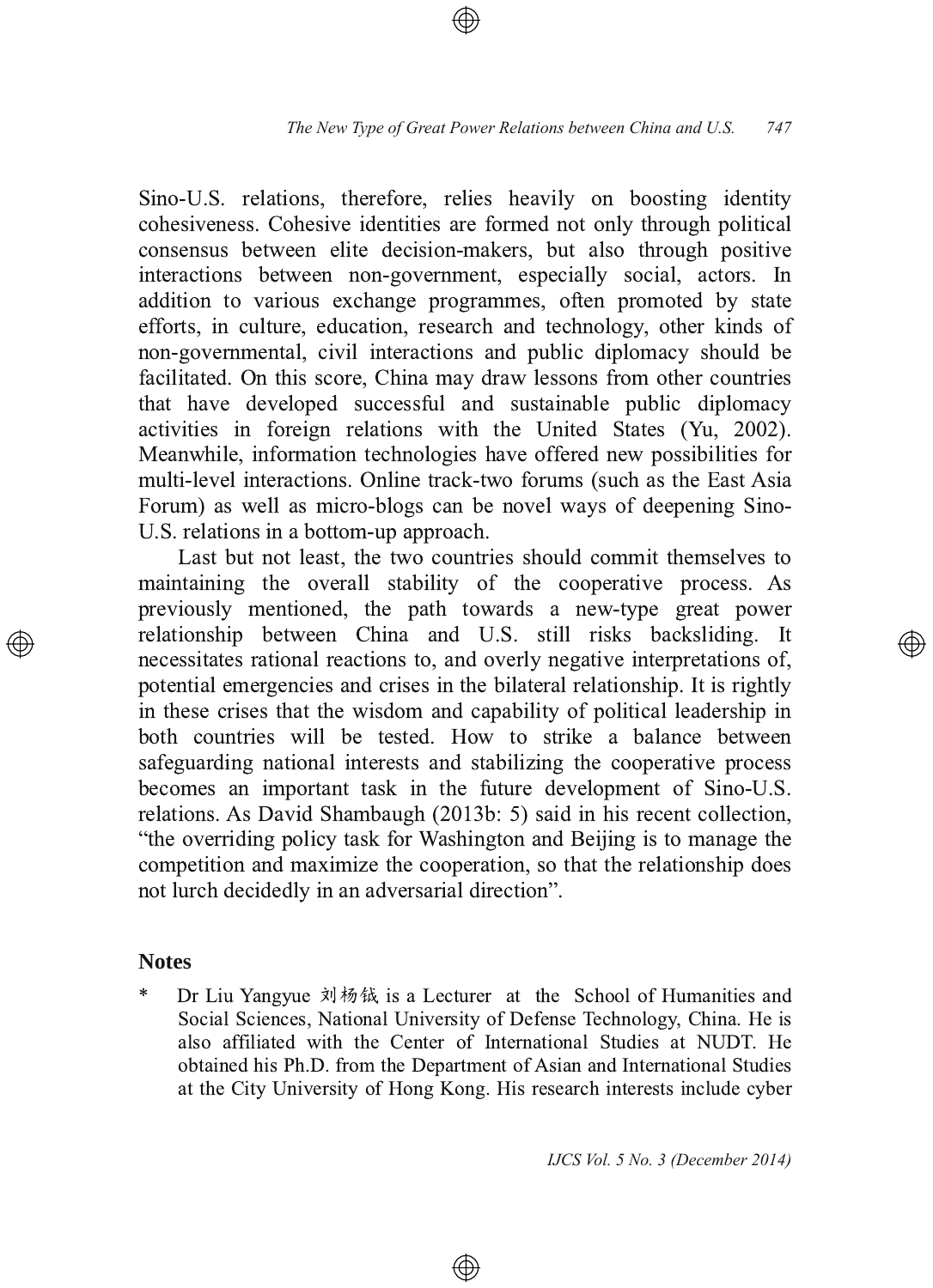politics, international relations and Asian politics. He thanks Professor Xu Nengwu and two anonymous reviewers for their comments. <*Email: yangyuliu2@gmail.com*

- $1<sup>1</sup>$ According to complex constructivism, the idea of binary complementarity (eryuan hubu 二元互补) is drawn from traditional Chinese philosophy as well as recent development in quantum mechanics. It rejects the common idea of binary opposition that treats two contrasting terms, such as material and emotion, as mutually exclusive and separated. Instead, binary complementarity regards material and ideational structures as mutually constitutive. In this way, it bypasses the ontological debate among mainstream IR paradigms and focuses on both material and ideational factors and the way they interact.
- 2. Recent theory-bridging efforts among Western IR scholars are still trapped, to some extent, in the ontological debate concerning material and emotion. An example of this argument can be found in the responses to Barkin's realist constructivism, presented as a special issue edited by Patrick Jackson (2004) of the *International Studies Review*.
- 3. The full text of China-U.S. Joint Statement (19th January 2011) is available at: http://news.xinhuanet.com/world/2011-01/20/c 121001428. *htm*

Ð)

- 4. However, it should be noticed that the Pew Global Attitudes Project on U.S.-China Security Perceptions shows a mixed result. Its recent survey has found the share of Americans who regard China favourably falling significantly in the past two years, probably due to the questioning of its survey which has explicitly listed the specific threats of China, including the loss of U.S. jobs to China. Meanwhile, the same survey also shows that 65 per cent of Americans consider relations with China as being very good or somewhat good. The detailed result is available at: http://www.pewglo bal.org/files/2012/09/US-Public-and-Elite-Report-TOPLINE-QUESTIONN *AIRE.pdf*
- 5. This expression is quoted from the Foreign Ministry's press release on 13th June 2013, available at: http://www.china.com.cn/international/txt/2013-06 */13/content\_29115589.htm*

## **References**

Barkin, Samuel (2010). Realist constructivism: Rethinking international *relations theory.* Cambridge: Cambridge University Press.

⊕

*International Journal of China Studies 5(3) ♦ 2014*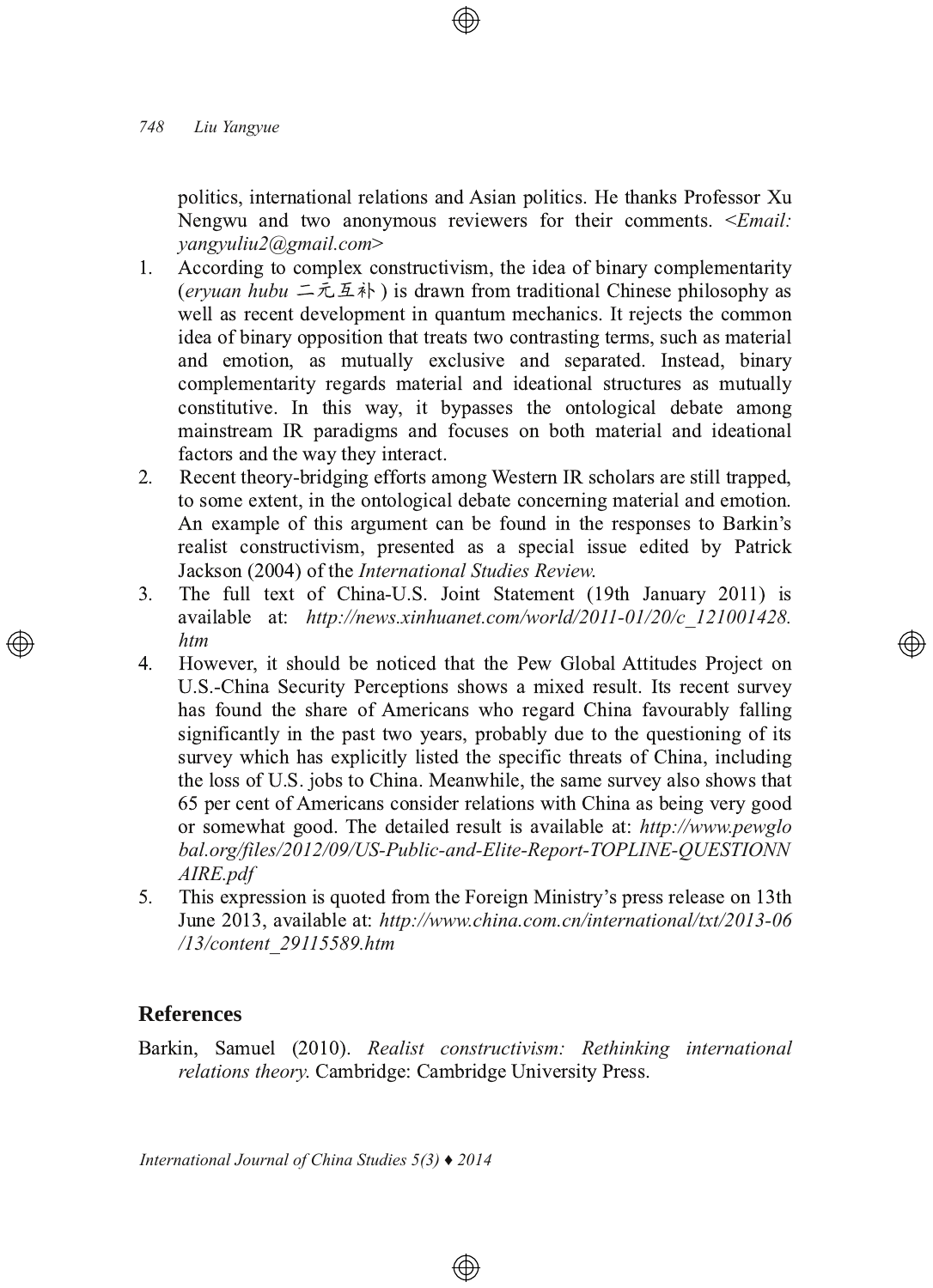- Buzan, Barry and Ole Wæver (2003). Regions and powers: The structure of *international security.* New York: Cambridge University Press.
- Chen Zhou (2013). *On military transparency* (军事透明论). Beijing: Chinese People's Liberation Army Publishing House.
- Chinese Academy of Social Sciences (2010). Chinese people's views on U.S. and Sino-U.S. relations. Available at: http://news.sina.com.cn/c/sd/2011-*0913/115323147530\_3.shtml*
- Clinton, Hilary (2012). Remarks at the U.S. Institute of Peace China Conference, 7th March 2012. Available at: http://www.state.gov/secretary/ *rm/2012/03/185402.htm*
- Dong Qingling (2012). *Complex constructivism: The evolution of conflict and cooperation* (复合建构主义:进化冲突与进化合作 ), Beijing: Current Affairs Press (时事出版社 ).
- Friedberg, Aaron (2012). A contest for supremacy: China, America, and the *struggle for mastery in Asia*. New York: W.W. Norton & Company.
- Friedberg, Aaron (2005). The future of U.S.-China relations: Is conflict inevitable? International Security, Vol. 30, No. 2, pp.16-24.
- Gallarotti, Giulio (2010). Cosmopolitan power in international relations: A *synthesis of realism, neoliberalism, and constructivism.* Cambridge and New York: Cambridge University Press.
- Gallup (2012). Americans see benefits of close U.S.-China relations. Available at: http://www.gallup.com/poll/153911/Americans-Benefts-Close-China-Re *lations.aspx*
- Goldstein, Avery (2013). First things first: The pressing danger of crisis instability in U.S.-China relations. *International Security*, Vol. 37, No. 4, pp. 49-89.
- Hu Jintao (2012). Report to the Eighteenth National Congress of the Communist Party of China, 8th November 2012. Available at: http://news. *xinhuanet.com/18cpcnc/201211/17/c\_113711665.htm*
- Ikenberry, John (2008). The rise of China and the future of the West: Can the liberal system survive? *Foreign Affairs*, Vol. 87, No. 1. .
- Jackson, Patrick (ed.) (2004). Bridging the gap: Toward a realist-constructivist dialogue. *International Studies Review*, Vol. 6, No. 2, pp. 337-352.
- Jepperson, Ronald, Alexander Wendt and Peter Katzenstein (1996). Norms, identity, and culture in national security. In: Peter Katzenstein (ed.), The *culture* of *national security: Norms and identity in world politics. New* York: Columbia University Press, pp. 33-75.
- Jin Canrong and Dai Weilai (2013). Invigorating the new-type Sino-U.S. relations (为中美发展新型大国关系注入正能量 ). *Journal of University*

 $\circledcirc$ 

*IJCS Vol. 5 No. 3 (December 2014)*

</u>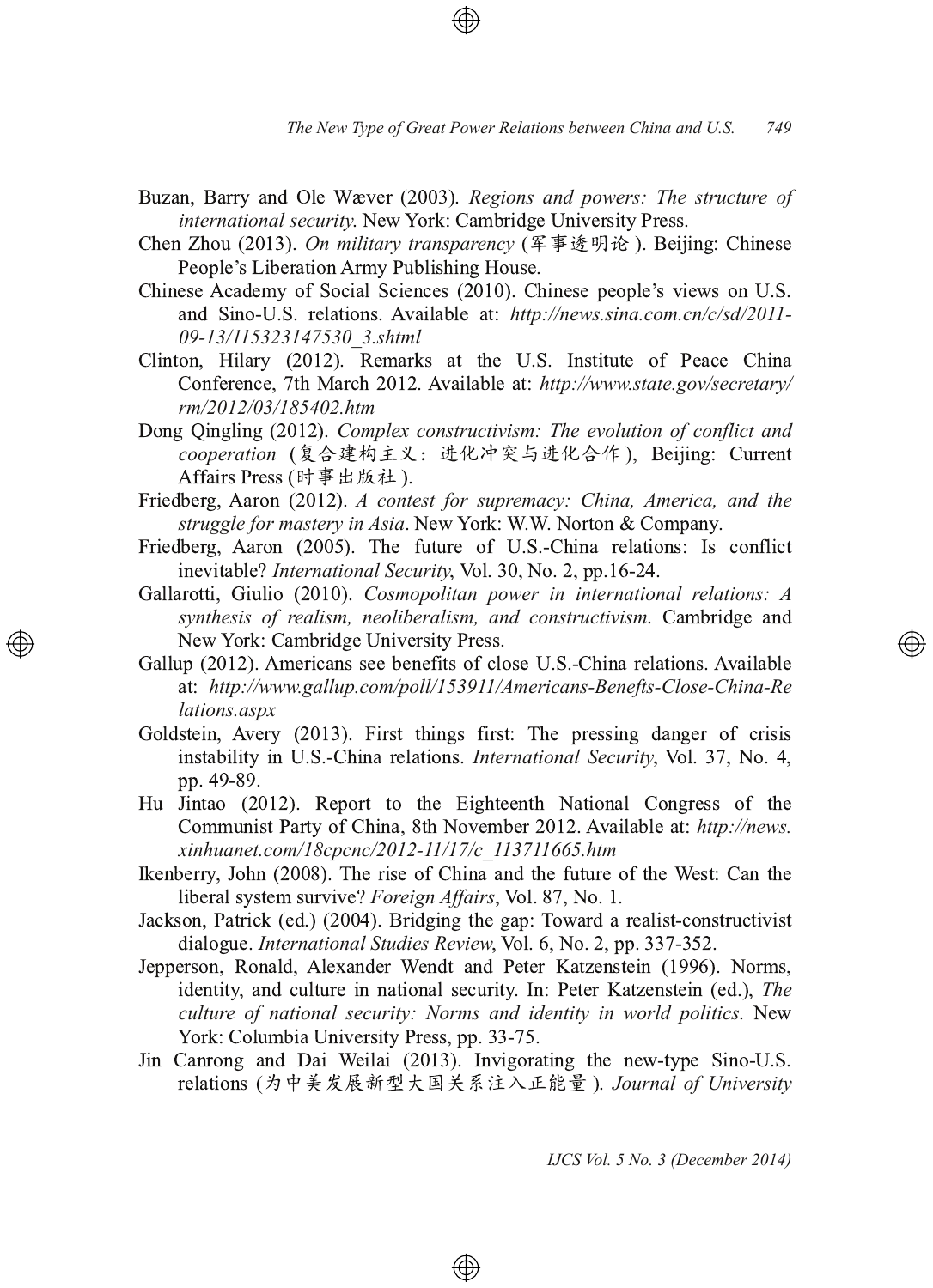*of International Relations* ( 国际安全研究 ), No. 2.

Johnston, Alastair Iain (2011). Stability and instability in Sino-US relations: A response to Yan Xuetong's superficial friendship theory. Chinese Journal of International Politics, Vol. 4, No. 1, pp. 5-29.

- $Johnston, Alastair Iain (2007)$ . *Social states: China in international institutions,* 1980-2000. Princeton, N.J.: Princeton University Press.
- Kissinger, Henry (2012). The future of U.S.-Chinese relations: Conflict is a choice, not a necessity. Foreign Affairs, March/April 2012.
- Mearsheimer, John (2001). The tragedy of great power politics. New York: Norton.
- Pardo, Ramon Pacheco (2009). Seeing eye to eye: A constructivist explanation of Sino-American cooperation (paper presented at the American Political Science Association (APSA) Toronto Meeting).
- Schippa, Camilla and Daniel Hyslop (2012). The Global Peace Index 2012. In: *SIPRI Yearbook 2012*. Oxford: Oxford University Press.
- Shambaugh, David (2013a). China goes global: The partial power. Oxford and New York: Oxford University Press.
- Shambaugh, David (2013b). Tangled Titans: Conceptualizing the U.S.-China relationship. In: David Shambaugh (ed.), *Tangled Titans: The United States and China*. Lanham: Rowman & Littlefield Publishers.

</u>

- Sil, Rudra and Peter Katzenstein (2010). Beyond paradigms: Analytic *eclecticism in the study of world politics.* London: Palgrave Macmillan.
- Smeltz, Dina (2012). Foreign policy in the new millennium: Results of the 2012 Chicago Council survey of American public opinion and U.S. foreign policy. Available at: http://www.thechicagocouncil.org/files/Surveys/2012/ *files/Studies\_Publications/POS/Survey2012/2012.aspx?hkey=4039b73b36 524f6a9772b418285a190e*
- Tang Yongsheng and Lu Gang (2007). Sino-U.S. structural contradictions and solutions (中美关系的结构性矛盾及其化解). Contemporary Interna*tional Relations* (现代国际关系 ), No. 6.
- Themner, Lotta and Peter Wallensteen (2012). Patterns of organized violence, 2001-10. In: SIPRI Yearbook 2012. Oxford: Oxford University Press.
- Union of International Associations (ed.) (2013). The Yearbook of International Organizations, 15th Online Edition. Leiden: Brill.
- Xi Jinping (2012). Work together for a bright future of China-US cooperative partnership (共创中美合作伙伴关系的美好明天 ) (speech by Xi Jinping, Vice-President of the People's Republic of China, at Welcoming Luncheon Hosted by Friendly Organizations in the United States, 15th February 2012). Available at: http://politics.people.com.cn/GB/1024/17136224.html

 $\circledcirc$ 

*International Journal of China Studies 5(3) ♦ 2014*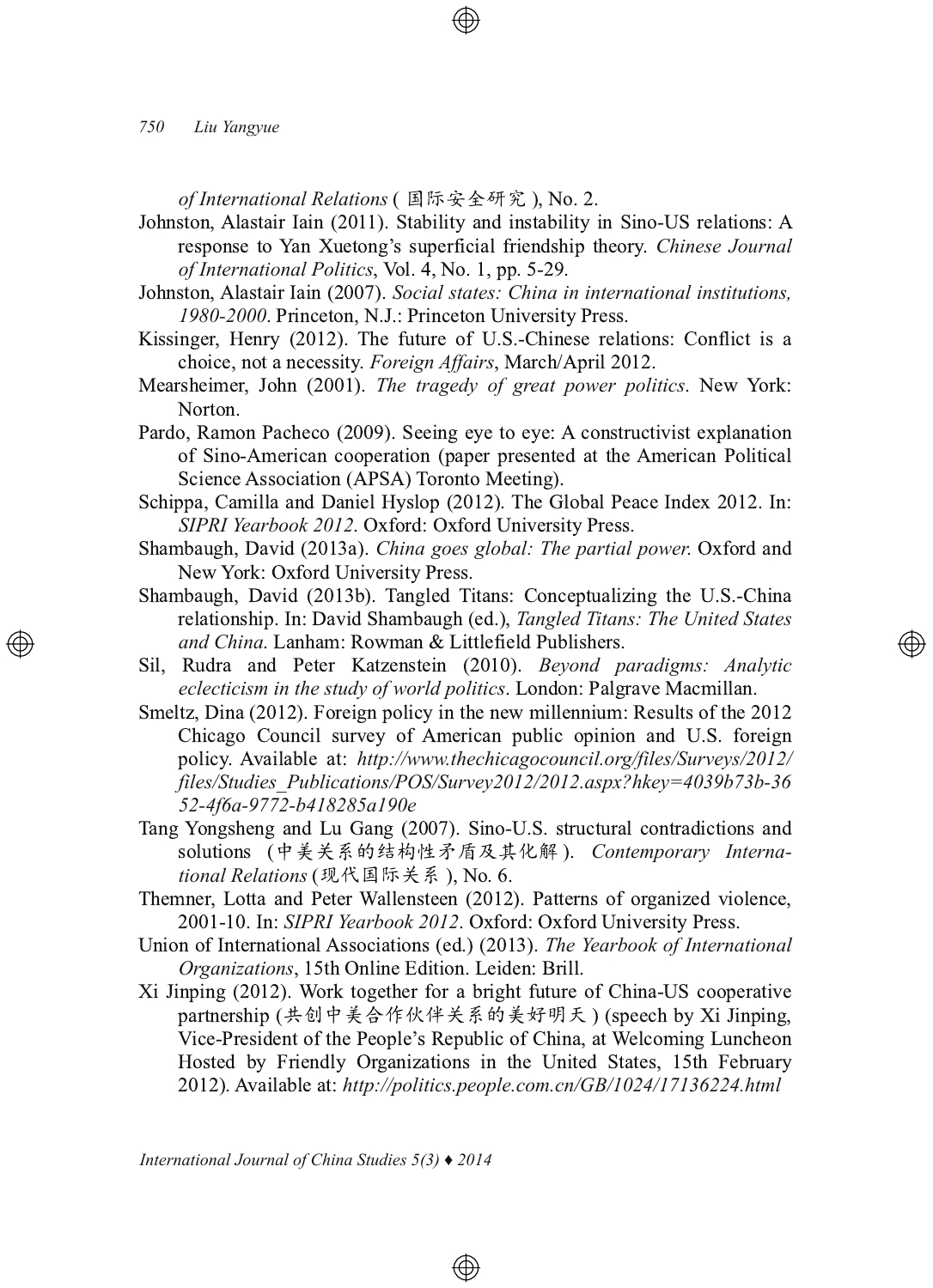- Yee, Albert (2010). Explanation of China's compliance with international agreements: Configuring three approaches to institutional effects on state behavior. In: Guo Sujian and Guo Baogang (eds), Thirty years of China-*U.S. relations: Analytical approaches and contemporary issues. Lanham:* Lexington Books.
- Yuan Peng (2012). Strategic thoughts on the construction of new-type Sino-U.S. relations *Contemporary* International Relations (现代国际关系), No. 5.
- Yuan Zheng (2013). Sino-U.S. relations: Making progress through cooperation and competition (中美关系:在合作与竞争中前行 ). *Journal of Univer* $s$ *ity of International Relations* (国际安全研究 ), No. 1 1
- Zeng, Ka (2013). High stakes: United States-China trade disputes under the World Trade Organization. *International Relations of the Asia-Pacific*, Vol. 13, No. 1 .
- Zoellick, Robert (2005). Whither China: From membership to responsibility? (remarks to National Committee on U.S.-China Relations), 21st September 2005.

⊕

*IJCS Vol. 5 No. 3 (December 2014)*